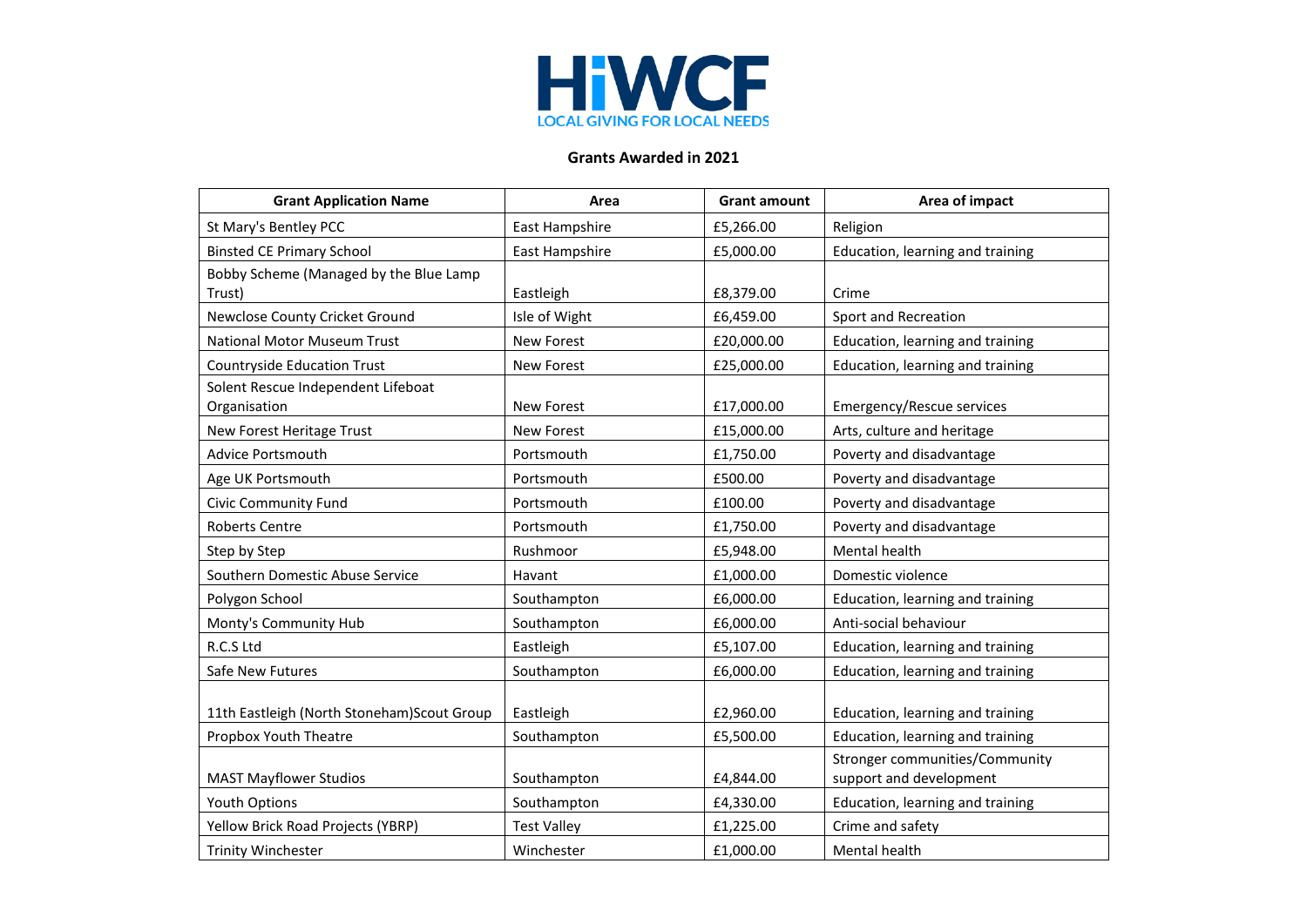| The Safe, Basingstoke Ltd                  | <b>Basingstoke and Deane</b> | £1,225.00 | Supporting family life                                    |
|--------------------------------------------|------------------------------|-----------|-----------------------------------------------------------|
| Friends of the Family Winchester Limited   | Winchester                   | £1,670.00 | Counselling/Advice/Mentoring                              |
| Winchester Churches Nightshelter (WCNS)    | Winchester                   | £1,000.00 | Social inclusion and fairness                             |
| No Limits                                  | Southampton                  | £2,000.00 | Mental health                                             |
| <b>Wecock Community Association</b>        | Havant                       | £1,227.68 | Mental health                                             |
| Kings Arms Youth Centre                    | East Hampshire               | £1,225.00 | Anti-social behaviour                                     |
| Unity                                      | <b>Test Valley</b>           | £3,408.00 | <b>Disability and Access issues</b>                       |
| <b>Helping Hands</b>                       | Isle of Wight                | £2,000.00 | Poverty and disadvantage                                  |
| Community Action Isle of Wight             | Isle of Wight                | £3,000.00 | Stronger communities/Community<br>support and development |
| Nettlestone & Seaview Shed                 | Isle of Wight                | £3,000.00 | Stronger communities/Community<br>support and development |
| Age UK Isle of Wight                       | Isle of Wight                | £2,969.12 | Social inclusion and fairness                             |
| <b>Cowes Sailability Club</b>              | Isle of Wight                | £1,849.00 | Health, wellbeing and serious illness                     |
| Jigsaw Family Support                      | Isle of Wight                | £2,550.00 | Supporting family life                                    |
| Wight DASH                                 | Isle of Wight                | £2,400.00 | Poverty and disadvantage                                  |
| Daisy Chains Isle of Wight                 | Isle of Wight                | £2,986.00 | Health, wellbeing and serious illness                     |
| Motiv8                                     | Portsmouth                   | £4,979.00 | Poverty and disadvantage                                  |
| Suicide Prevention & Intervention (SPIIOW) | Isle of Wight                | £4,900.00 | Health, wellbeing and serious illness                     |
| Ventnor Exchange                           | Isle of Wight                | £3,440.00 | Arts, culture and heritage                                |
| Marine Society and Sea Cadets              | Winchester                   | £4,679.00 | Stronger communities/Community<br>support and development |
| Hampshire Cricket Board                    | Southampton                  | £5,000.00 | Sport and Recreation                                      |
| Spotlight UK                               | Basingstoke and Deane        | £4,420.00 | Stronger communities/Community<br>support and development |
| Aspire Ryde                                | Isle of Wight                | £4,815.00 | Stronger communities/Community<br>support and development |
| <b>River Studios Music CIC</b>             | <b>New Forest</b>            | £4,312.00 | Arts, culture and heritage                                |
| St Barbe Museum and Art Gallery            | <b>New Forest</b>            | £4,855.00 | Environment and improving surroundings                    |
| SPUD                                       | New Forest                   | £3,600.00 | Environment and improving surroundings                    |
| Pan Together                               | Isle of Wight                | £1,000.00 | Poverty and disadvantage                                  |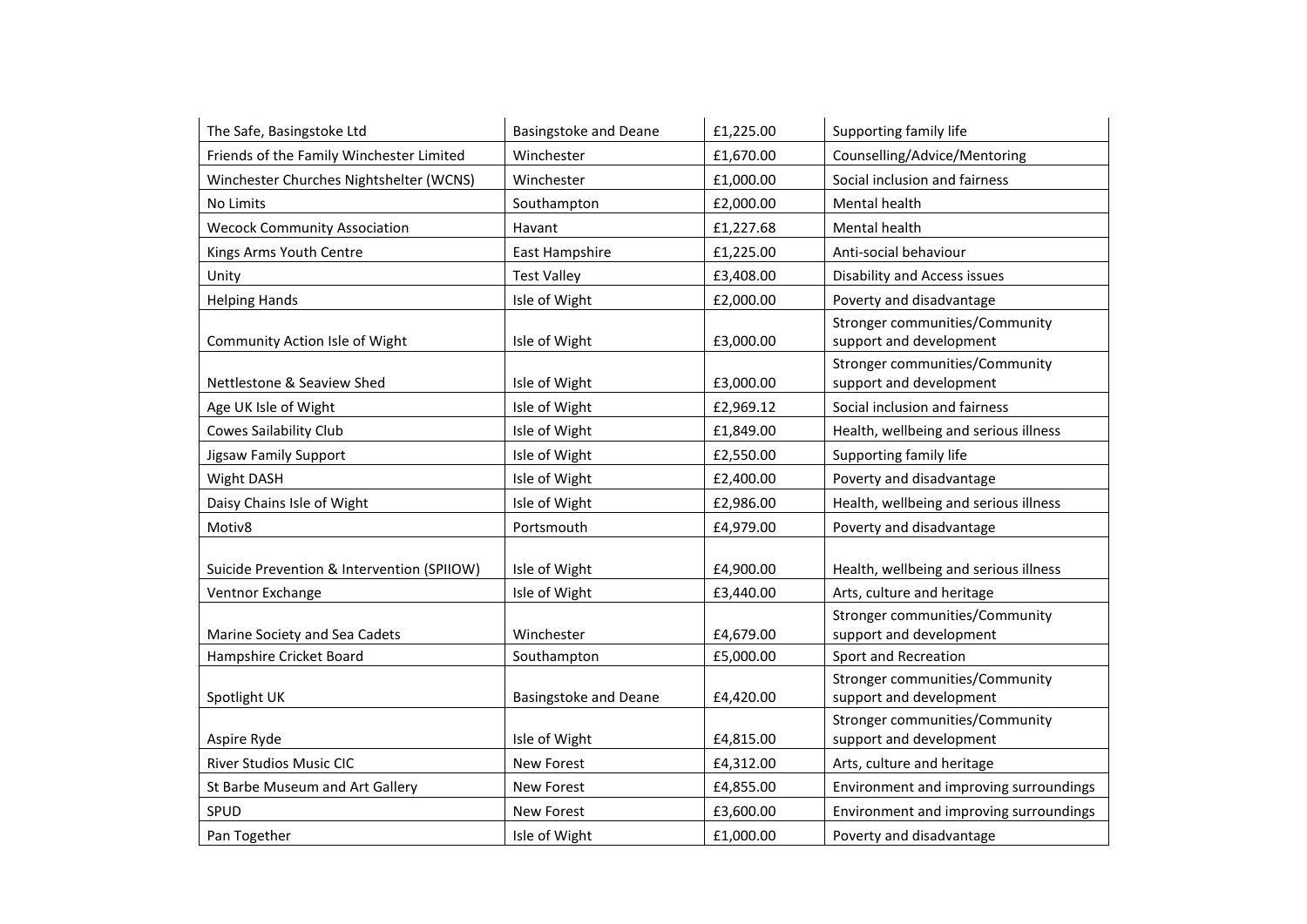| Hampshire Medical Fund                    | <b>Basingstoke and Deane</b> | £1,000.00 | Health, wellbeing and serious illness |
|-------------------------------------------|------------------------------|-----------|---------------------------------------|
| Southampton Hospital Charity              | Southampton                  | £1,000.00 | Health, wellbeing and serious illness |
|                                           |                              |           |                                       |
| Petersfield Open Air Heated Swimming Pool | East Hampshire               | £1,000.00 | Sport and Recreation                  |
| Portsmouth Hospitals Charity              | Portsmouth                   | £1,000.00 | Health, wellbeing and serious illness |
| Isle of Wight Youth Trust                 | Isle of Wight                | £3,400.00 | Mental health                         |
| Aspire Ryde                               | Isle of Wight                | £2,600.00 | Health, wellbeing and serious illness |
| Medina Marching Band                      | Isle of Wight                | £3,000.00 | Arts, culture and heritage            |
| Ryde Saints Football Club                 | Isle of Wight                | £2,500.00 | Sport and Recreation                  |
| South Wight Area Youth Partnership        | Isle of Wight                | £3,000.00 | Poverty and disadvantage              |
| Sea View Yacht Club Ltd                   | Isle of Wight                | £3,000.00 | Education, learning and training      |
| Jigsaw Family Support                     | Isle of Wight                | £3,000.00 | Mental health                         |
| Northwood Cricket Club                    | Isle of Wight                | £2,500.00 | Sport and Recreation                  |
| Home-Start Hampshire                      | Havant                       | £4,000.00 | Supporting family life                |
| Moving On Project                         | Gosport                      | £5,660.00 | Mental health                         |
| North End Baptist Church                  | Portsmouth                   | £7,500.00 | Health, wellbeing and serious illness |
| CHAT2Us also known as CHAT                | Gosport                      | £6,944.00 | Health, wellbeing and serious illness |
| Headway Portsmouth and South East         |                              |           |                                       |
| Hampshire                                 | Portsmouth                   | £3,086.28 | Health, wellbeing and serious illness |
| All Saints Church                         | Portsmouth                   | £7,500.00 | Homelessness                          |
| Marvels and Meltdowns                     | Gosport                      | £3,500.00 | Social inclusion and fairness         |
| Fareham District Branch Parkinsons UK     | Fareham                      | £2,500.00 | Health, wellbeing and serious illness |
| Portsmouth City of Sanctuary (PCoS)       | Portsmouth                   | £2,101.00 | Health, wellbeing and serious illness |
| Soundabout                                | Eastleigh                    | £1,000.00 | Disability and Access issues          |
| <b>Charlie Waller Memorial Trust</b>      | West Berkshire               | £1,000.00 | Mental health                         |
| Wessex Children's Hospice Trust (Naomi    |                              |           |                                       |
| House & jackspace)                        | Winchester                   | £500.00   | Health, wellbeing and serious illness |
|                                           |                              |           |                                       |
| Kingsclere Community Library Association  | Basingstoke and Deane        | £1,000.00 | Arts, culture and heritage            |
| Kingsclere Food Scheme                    | <b>Basingstoke and Deane</b> | £500.00   | Health, wellbeing and serious illness |
| FND Hope UK                               | <b>Basingstoke and Deane</b> | £500.00   | Health, wellbeing and serious illness |
| Tall Ships Youth Trust                    | Portsmouth                   | £1,000.00 | Poverty and disadvantage              |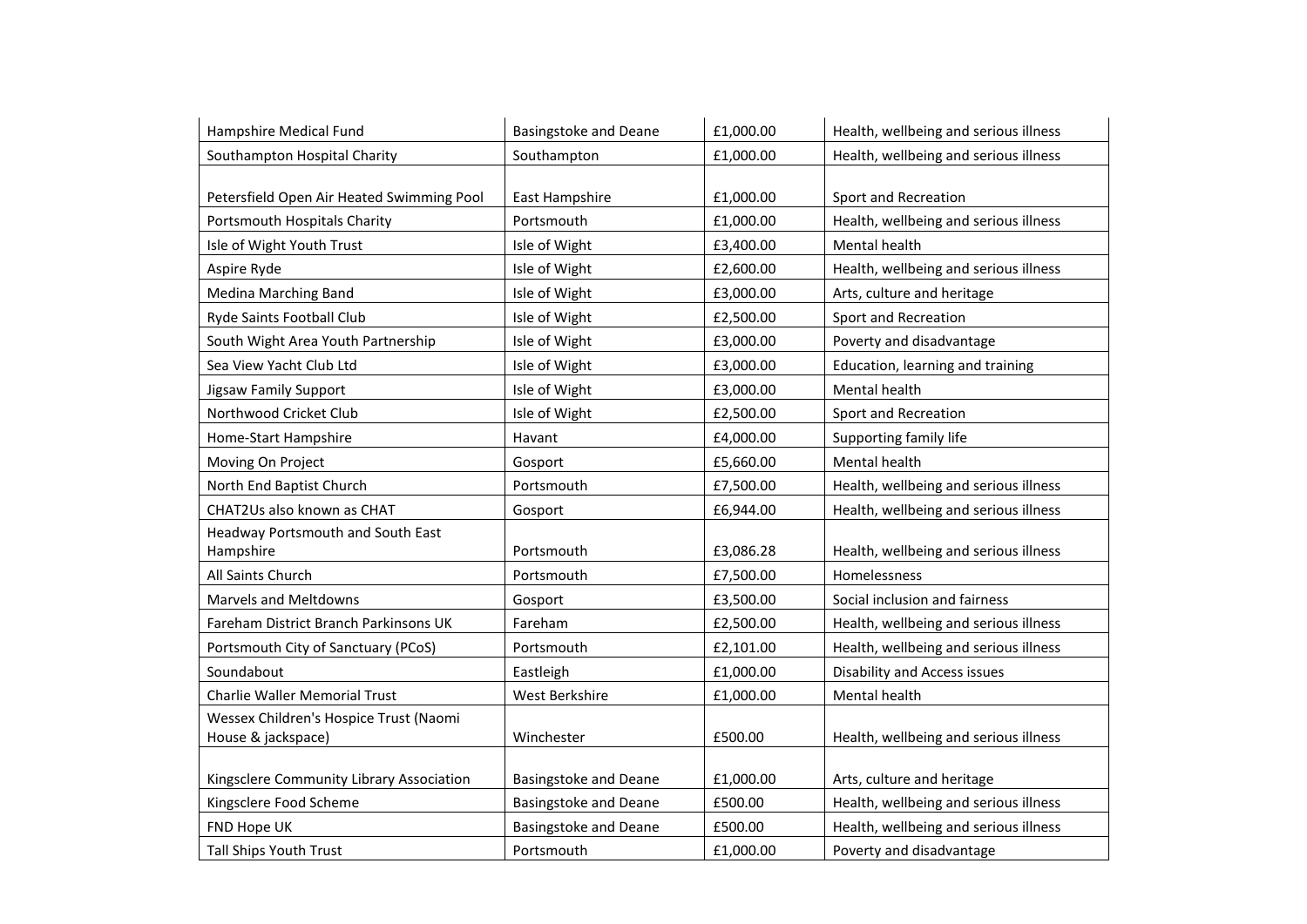| St. Michael's Hospice (North Hamsphire)              | <b>Basingstoke and Deane</b> | £500.00   | Health, wellbeing and serious illness                     |
|------------------------------------------------------|------------------------------|-----------|-----------------------------------------------------------|
| St Mary's Litton Cheney                              | Dorset                       | £500.00   | Religion                                                  |
| City of Portsmouth Scout Council                     | Portsmouth                   | £1,270.45 | Sport and Recreation                                      |
| Cosham Larder                                        | Portsmouth                   | £3,000.00 | Stronger communities/Community<br>support and development |
| Portsmouth Down Syndrome Association<br>(Footprints) | Portsmouth                   | £400.00   | Stigma/Discrimination                                     |
| <b>Forgotten Veterans UK</b>                         | Portsmouth                   | £325.00   | Counselling/Advice/Mentoring                              |
| Lymington Amateur Rowing Club                        | <b>New Forest</b>            | £2,663.00 | Sport and Recreation                                      |
| Arreton Cricket Club                                 | Isle of Wight                | £2,021.00 | Education, learning and training                          |
| Locks Heath Cricket Club Colts                       | Fareham                      | £2,021.00 | Sport and Recreation                                      |
| Stratfield Turgis & Hartley Wespall Cricket<br>Club  | Basingstoke and Deane        | £2,021.00 | Sport and Recreation                                      |
| Kingsclere Youth Football Club                       | <b>Basingstoke and Deane</b> | £2,021.00 | Sport and Recreation                                      |
| Winsor United FC                                     | New Forest                   | £2,021.00 | Sport and Recreation                                      |
| Brendon 66 Youth Football Club                       | Southampton                  | £2,021.00 | Sport and Recreation                                      |
| <b>Burridge Cricket Club</b>                         | Fareham                      | £2,021.00 | Sport and Recreation                                      |
| Widbrook Utd                                         | Havant                       | £4,643.00 | Anti-social behaviour                                     |
| Southampton Unit 311 of the Sea Cadet<br>Corps       | Southampton                  | £2,021.00 | Education, learning and training                          |
| Aldershot Boys and Girls FC                          | Rushmoor                     | £2,021.00 | Sport and Recreation                                      |
| <b>Evolution Twirlers</b>                            | Havant                       | £2,021.00 | Sport and Recreation                                      |
| Spirit In Sport                                      | Portsmouth                   | £2,021.00 | Education, learning and training                          |
| Andover Town Youth FC                                | <b>Test Valley</b>           | £2,021.00 | Sport and Recreation                                      |
| 1st Portchester Rainbows and Brownies                | Portsmouth                   | £2,021.00 | Education, learning and training                          |
| <b>Netley Royals</b>                                 | Eastleigh                    | £2,021.00 | Sport and Recreation                                      |
| Urbond C.I.C                                         | Portsmouth                   | £2,021.00 | Stronger communities/Community<br>support and development |
| Ringwood Town Football Club                          | New Forest                   | £2,021.00 | Sport and Recreation                                      |
| DFJ Multisports C.I.C.                               | New Forest                   | £2,021.00 | Sport and Recreation                                      |
| Ryde Swimming Club                                   | Isle of Wight                | £2,021.00 | Sport and Recreation                                      |
| <b>Botley Village Football Club</b>                  | Gosport                      | £2,021.00 | Sport and Recreation                                      |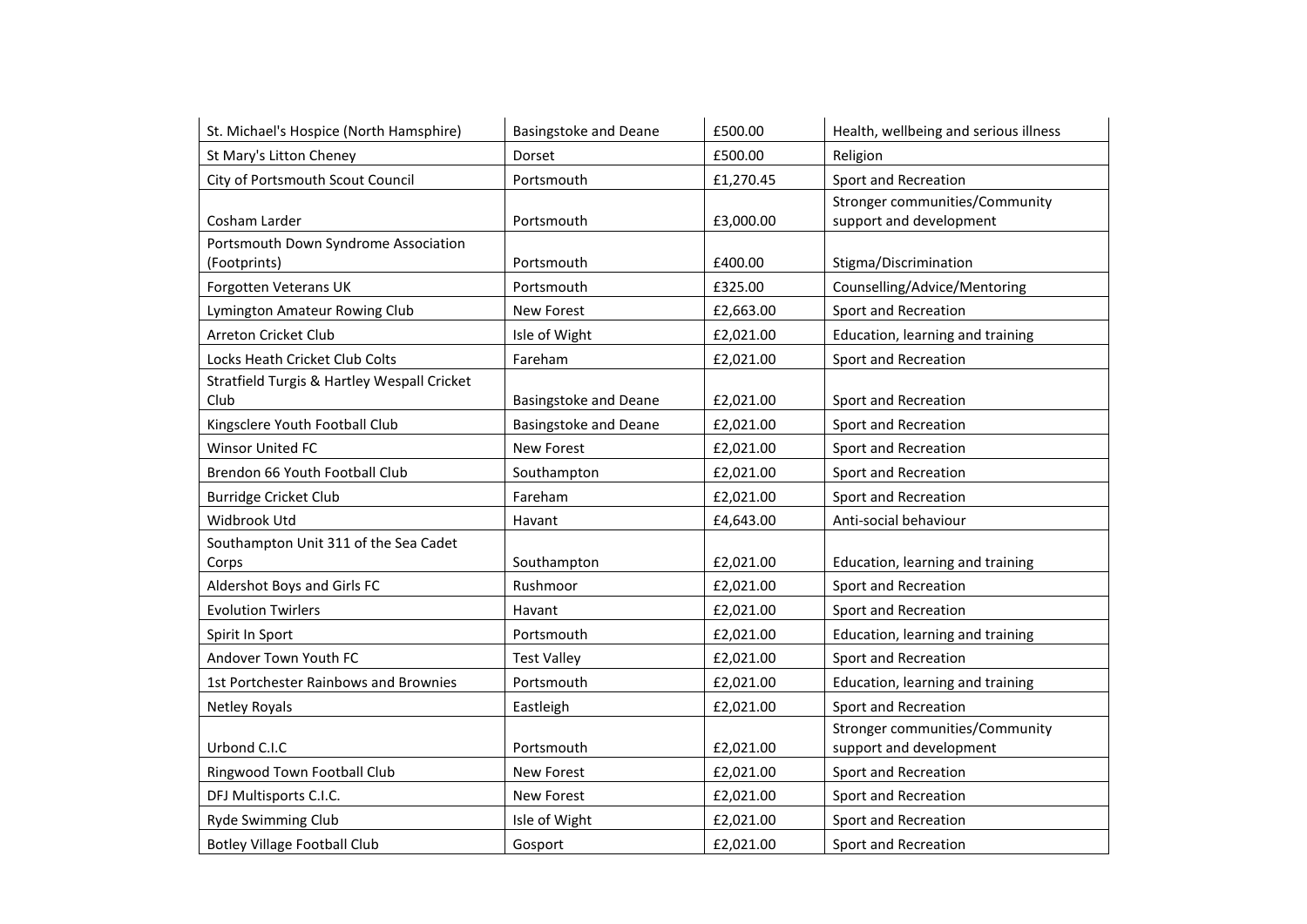| Aldershot Cricket Club                       | Rushmoor                     | £2,021.00 | Sport and Recreation                  |
|----------------------------------------------|------------------------------|-----------|---------------------------------------|
| SCARF (Supporting Special Children and their |                              |           |                                       |
| Relatives & Friends)                         | New Forest                   | £2,502.00 | Disability and Access issues          |
| <b>Generation 2 Table Tennis Club</b>        | Fareham                      | £2,021.00 | Sport and Recreation                  |
| Ryde Methodist Church                        | Isle of Wight                | £2,021.00 | Anti-social behaviour                 |
|                                              |                              |           | Stronger communities/Community        |
| Ryde Saints Football Club                    | Isle of Wight                | £2,021.00 | support and development               |
| Loddon Sports Youth FC                       | <b>Basingstoke and Deane</b> | £2,021.00 | Sport and Recreation                  |
| Move Momentum                                | Winchester                   | £2,021.00 | Sport and Recreation                  |
| <b>Eversley Cricket Club</b>                 | Hart                         | £2,021.00 | Sport and Recreation                  |
| Isle of Wight Triathlon Club                 | Isle of Wight                | £2,021.00 | Sport and Recreation                  |
| Royal Southampton Yacht Club Trust           | Southampton                  | £2,021.00 | Caring responsibilities               |
| Brading Town Youth Football Club             | Isle of Wight                | £2,021.00 | Health, wellbeing and serious illness |
| QK Southampton FC                            | Southampton                  | £2,021.00 | Anti-social behaviour                 |
| City Central Youth Football Club             | Southampton                  | £3,501.00 | Poverty and disadvantage              |
| Solent Powerchair FC                         | East Hampshire               | £2,021.00 | Sport and Recreation                  |
| Seaclose Swimming Club                       | Isle of Wight                | £2,021.00 | Sport and Recreation                  |
| 1st Warsash Sea Scout Group                  | Fareham                      | £2,021.00 | Sport and Recreation                  |
| Hambledon Tennis Club                        | Winchester                   | £2,021.00 | Sport and Recreation                  |
| Shedfield Recreation Ground Charity          | Winchester                   | £2,021.00 | Sport and Recreation                  |
| Fleetlands Youth Football Club               | Gosport                      | £2,021.00 | Sport and Recreation                  |
| Winchester Youth FC                          | Winchester                   | £2,021.00 | Sport and Recreation                  |
| Brendon 66 Youth Football Club               | Southampton                  | £2,021.00 | Sport and Recreation                  |
| Andover Swimming and Water Polo Club         | <b>Test Valley</b>           | £2,319.80 | Sport and Recreation                  |
|                                              |                              |           | Stronger communities/Community        |
| Urbond C.I.C                                 | Portsmouth                   | £2,021.00 | support and development               |
| <b>Generation 2 Table Tennis Club</b>        | Fareham                      | £2,021.00 | Sport and Recreation                  |
| Brading Town Youth Football Club             | Isle of Wight                | £2,021.00 | Health, wellbeing and serious illness |
| QK Southampton FC                            | Southampton                  | £2,021.00 | Anti-social behaviour                 |
| Solent Powerchair FC                         | East Hampshire               | £2,021.00 | Sport and Recreation                  |
| <b>Bivol Trust</b>                           | Portsmouth                   | £1,468.00 | Disability and Access issues          |
| <b>Yellow Door</b>                           | Southampton                  | £2,229.90 | Crime and safety                      |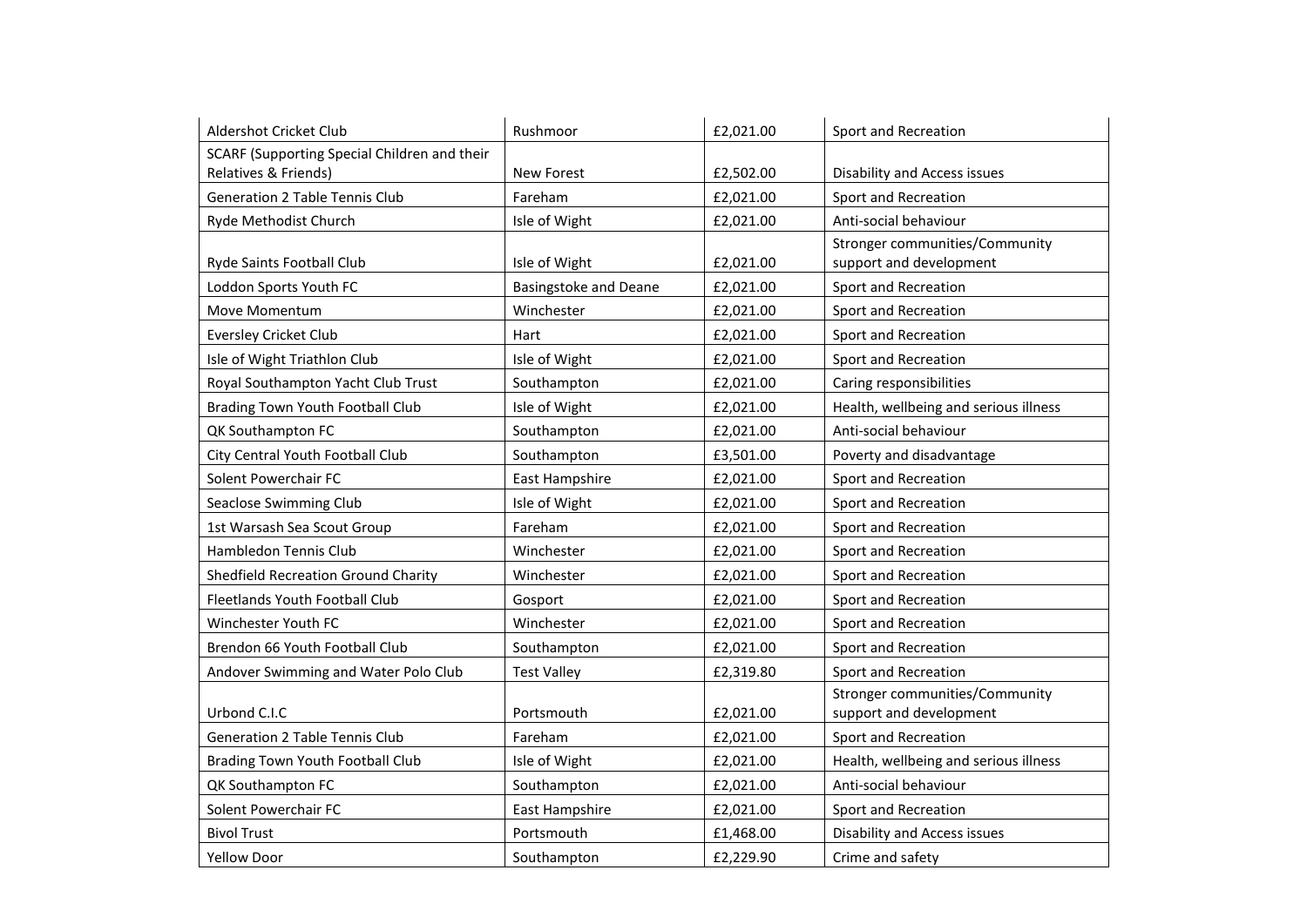| Home-Start Butser                           | East Hampshire               | £2,150.00 | Supporting family life                                    |
|---------------------------------------------|------------------------------|-----------|-----------------------------------------------------------|
| <b>Making Space</b>                         | Havant                       | £6,427.20 | Poverty and disadvantage                                  |
| Moving On Project                           | Gosport                      | £6,243.20 | Mental health                                             |
|                                             |                              |           |                                                           |
| Frontline Petersfield                       | East Hampshire               | £1,000.00 | Financial exclusion and financial illiteracy              |
| <b>INTERIM</b>                              | East Hampshire               | £5,000.00 | Mental health                                             |
| Disabled Sailors Association (Thomas Morley |                              |           |                                                           |
| Trust)                                      | Gosport                      | £3,360.00 | Disability and Access issues                              |
| Marvels and Meltdowns                       | Gosport                      | £3,963.00 | Social inclusion and fairness                             |
| Wetwheels CIC                               | Gosport                      | £2,800.00 | Mental health                                             |
| Love Outdoors CIC                           | Gosport                      | £7,340.00 | Health, wellbeing and serious illness                     |
| Y Services for Young people                 | Fareham                      | £7,500.00 | Health, wellbeing and serious illness                     |
| <b>Gosport and Fareham MS Society</b>       | Gosport                      | £4,216.60 | Counselling/Advice/Mentoring                              |
| Royal Naval Benevolent Trust                | Portsmouth                   | £5,000.00 | Poverty and disadvantage                                  |
| Nature Therapy CIC                          | Portsmouth                   | £2,000.00 | Health, wellbeing and serious illness                     |
| <b>Spark Community Space</b>                | Portsmouth                   | £2,000.00 | Health, wellbeing and serious illness                     |
| <b>Connors Toy Libraries</b>                | Portsmouth                   | £3,000.00 | Health, wellbeing and serious illness                     |
| John Pounds Community Trust                 | Portsmouth                   | £5,000.00 | Health, wellbeing and serious illness                     |
| Harbour Church Portsmouth                   | Portsmouth                   | £5,000.00 | Poverty and disadvantage                                  |
| <b>HIVE Portsmouth</b>                      | Portsmouth                   | £3,022.63 | Mental health                                             |
| Dentaid                                     | New Forest                   | £3,750.00 | Health, wellbeing and serious illness                     |
| Loddon Valley Day Care Centre T/A Tadley    |                              |           |                                                           |
| <b>Elderly Day Care</b>                     | Basingstoke and Deane        | £4,435.88 | Caring responsibilities                                   |
|                                             |                              |           | Stronger communities/Community                            |
| <b>Independent Arts</b>                     | Isle of Wight                | £3,069.00 | support and development                                   |
|                                             |                              |           |                                                           |
| Swanmore Voluntary Care Group Lunch Club    | Winchester                   | £1,200.00 | Health, wellbeing and serious illness                     |
|                                             |                              |           | Stronger communities/Community                            |
| Parklife Community Cafe                     | Southampton                  | £5,000.00 | support and development                                   |
| <b>Basingstoke Counselling Service</b>      | <b>Basingstoke and Deane</b> | £4,538.00 | Mental health                                             |
| <b>Connors Toy Libraries</b>                | Portsmouth                   | £2,308.00 | Supporting family life                                    |
| Home-Start Portsmouth                       |                              |           | Stronger communities/Community<br>support and development |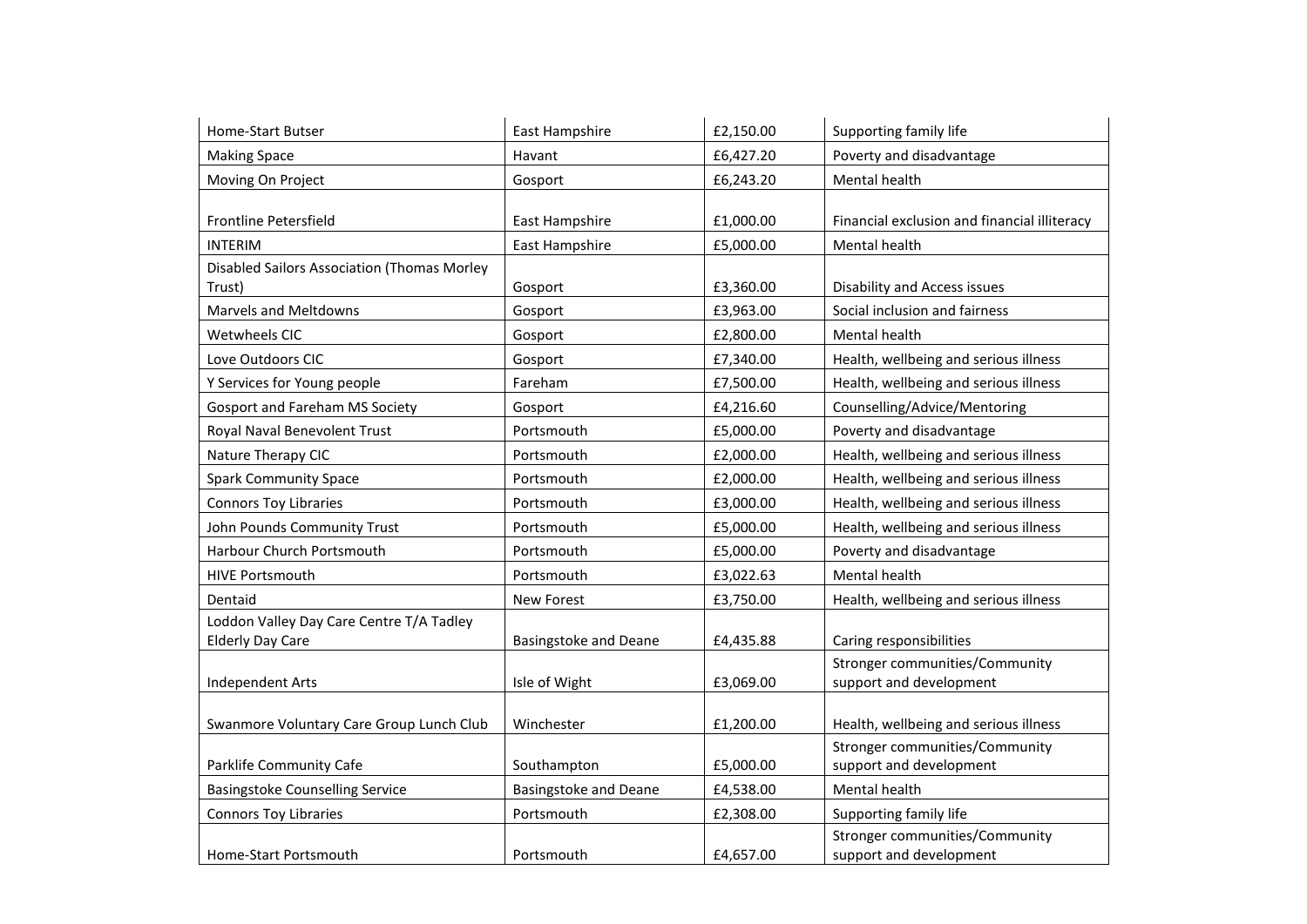| Safe New Futures                                             | Southampton                  | £5,000.00 | Mental health                                             |
|--------------------------------------------------------------|------------------------------|-----------|-----------------------------------------------------------|
| MHA Communities Winchester                                   | Winchester                   | £4,981.00 | Mental health                                             |
| Dogs for Autism                                              | East Hampshire               | £5,000.00 | Supporting family life                                    |
| Citizens Advice Bureau Tadley & District                     | <b>Basingstoke and Deane</b> | £5,000.00 | Poverty and disadvantage                                  |
| Board in the City CIC                                        | Southampton                  | £5,000.00 | Mental health                                             |
| PORTSMOUTH CITY COUNCILS CARE LEAVERS<br>TRUST (FLYING SOLO) | Portsmouth                   | £4,690.00 | Mental health                                             |
| Ready2Shine CIC                                              | Portsmouth                   | £4,810.00 | Social inclusion and fairness                             |
| FareShare Southern Central                                   | <b>New Forest</b>            | £5,000.00 | Poverty and disadvantage                                  |
| St Marys Church                                              | Isle of Wight                | £4,647.34 | Stronger communities/Community<br>support and development |
| <b>Enable Ability</b>                                        | Portsmouth                   | £4,860.00 | <b>Disability and Access issues</b>                       |
| Good Mental Health Cooperative                               | Portsmouth                   | £4,168.00 | Health, wellbeing and serious illness                     |
| Headway Portsmouth and South East<br>Hampshire               | Portsmouth                   | £4,813.20 | Health, wellbeing and serious illness                     |
| Whitehill Village Hall                                       | East Hampshire               | £2,990.00 | Health, wellbeing and serious illness                     |
| Crondall & Ewshot Village Pump Group                         | Hart                         | £2,000.00 | Stronger communities/Community<br>support and development |
| Thomas Morley Trust                                          | Gosport                      | £5,000.00 | <b>Disability and Access issues</b>                       |
| Fledge                                                       | Eastleigh                    | £4,580.00 | Mental health                                             |
| Southampton Family Trust                                     | Southampton                  | £3,631.00 | Supporting family life                                    |
| Helping Hands Open Arms New Forest                           | New Forest                   | £5,000.00 | Poverty and disadvantage                                  |
| <b>Mustard Seed Ministries</b>                               | Portsmouth                   | £2,493.60 | Poverty and disadvantage                                  |
| Awaaz FM Community Radio                                     | Eastleigh                    | £5,000.00 | Stronger communities/Community<br>support and development |
| SoCo Music Project                                           | Southampton                  | £4,838.00 | Mental health                                             |
| <b>MAKE Gosport</b>                                          | Gosport                      | £4,940.00 | Stronger communities/Community<br>support and development |
| <b>Basingstoke Mencap</b>                                    | <b>Basingstoke and Deane</b> | £4,371.00 | Health, wellbeing and serious illness                     |
| Loud and Proud                                               | Gosport                      | £4,900.00 | Mental health                                             |
| New Forest Disability Information Service                    | <b>New Forest</b>            | £4,940.00 | Health, wellbeing and serious illness                     |
| Rushmoor Healthy Living (RHL)                                | Rushmoor                     | £5,000.00 | Health, wellbeing and serious illness                     |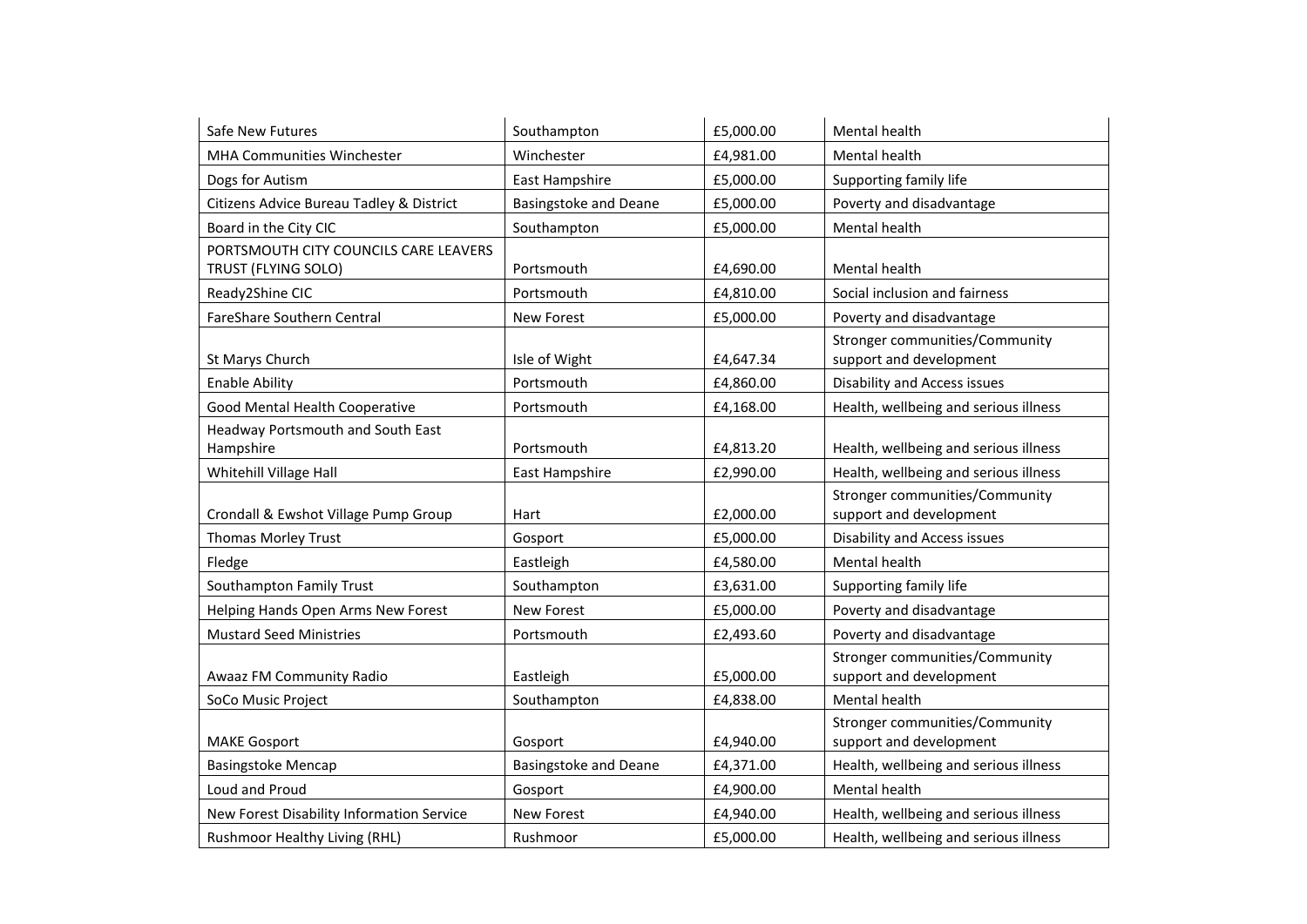| Source Young People's Charity                                    | Rushmoor                     | £3,400.00 | Counselling/Advice/Mentoring           |
|------------------------------------------------------------------|------------------------------|-----------|----------------------------------------|
| <b>New Forest Mencap</b>                                         | New Forest                   | £3,180.00 | Health, wellbeing and serious illness  |
| <b>Pregnancy Options Centre</b>                                  | Chichester                   | £5,000.00 | Counselling/Advice/Mentoring           |
| Jigsaw Family Support                                            | Isle of Wight                | £5,000.00 | Supporting family life                 |
| Jigsaw Family Support                                            | Isle of Wight                | £5,000.00 | Supporting family life                 |
| Jigsaw Family Support                                            | Isle of Wight                | £5,000.00 | Supporting family life                 |
| John Pounds Community Trust                                      | Portsmouth                   | £4,950.00 | Education, learning and training       |
| <b>Wessex Cancer Trust</b>                                       | Isle of Wight                | £4,798.00 | Health, wellbeing and serious illness  |
| Youth Options                                                    | <b>Test Valley</b>           | £5,000.00 | Mental health                          |
| <b>Bodster CIC</b>                                               | Isle of Wight                | £2,600.00 | Mental health                          |
| Basingstoke & District Disability Forum<br>(BDDF)                | <b>Basingstoke and Deane</b> | £4,260.00 | Mental health                          |
| Age Concern New Forest                                           | New Forest                   | £4,918.00 | Social inclusion and fairness          |
| <b>Bivol Trust</b>                                               | Portsmouth                   | £2,549.50 | Health, wellbeing and serious illness  |
| <b>FolkActive CIC</b>                                            | Southampton                  | £4,991.95 | Health, wellbeing and serious illness  |
| Society of St James                                              | Portsmouth                   | £3,165.00 | Homelessness                           |
| Citizens Advice Bureau Southampton                               | Southampton                  | £5,000.00 | Poverty and disadvantage               |
| Citizens Advice Bureau Portsmouth                                | Portsmouth                   | £5,000.00 | Counselling / Advice / Mentoring       |
| <b>ARK Dickens Primary Academy</b>                               | Portsmouth                   | £475.00   | Poverty and disadvantage               |
| Charter Academy                                                  | Portsmouth                   | £1,000.00 | Education, learning and training       |
| <b>Whitcombe Trust Annuities</b>                                 | Portsmouth                   | £320.00   | <b>Health and Wellbeing</b>            |
| Annuities Edward Lawson Trust                                    | Portsmouth                   | £240.00   | <b>Health and Wellbeing</b>            |
| MHA Communities Portsmouth & Havant                              | Portsmouth                   | £1,587.00 | Social inclusion and fairness          |
| MHA Communities Portsmouth & Havant                              | Portsmouth                   | £1,587.00 | Social inclusion and fairness          |
| Andrew Simpson Sailing Foundation, c/o<br><b>ASWC Portsmouth</b> | Portsmouth                   | £1,586.00 | Sport and Recreation                   |
| Andrew Simpson Sailing Foundation, c/o<br><b>ASWC Portsmouth</b> | Portsmouth                   | £1,586.00 | Sport and Recreation                   |
| Wimbledon Park Patch                                             | Portsmouth                   | £500.00   | Environment and improving surroundings |
| Motiv8                                                           | Portsmouth                   | £4,991.00 | Anti-social behaviour                  |
| <b>Connors Toy Libraries</b>                                     | Portsmouth                   | £3,000.00 | Poverty and disadvantage               |
| St Alban's Church Copnor                                         | Portsmouth                   | £5,000.00 | Supporting family life                 |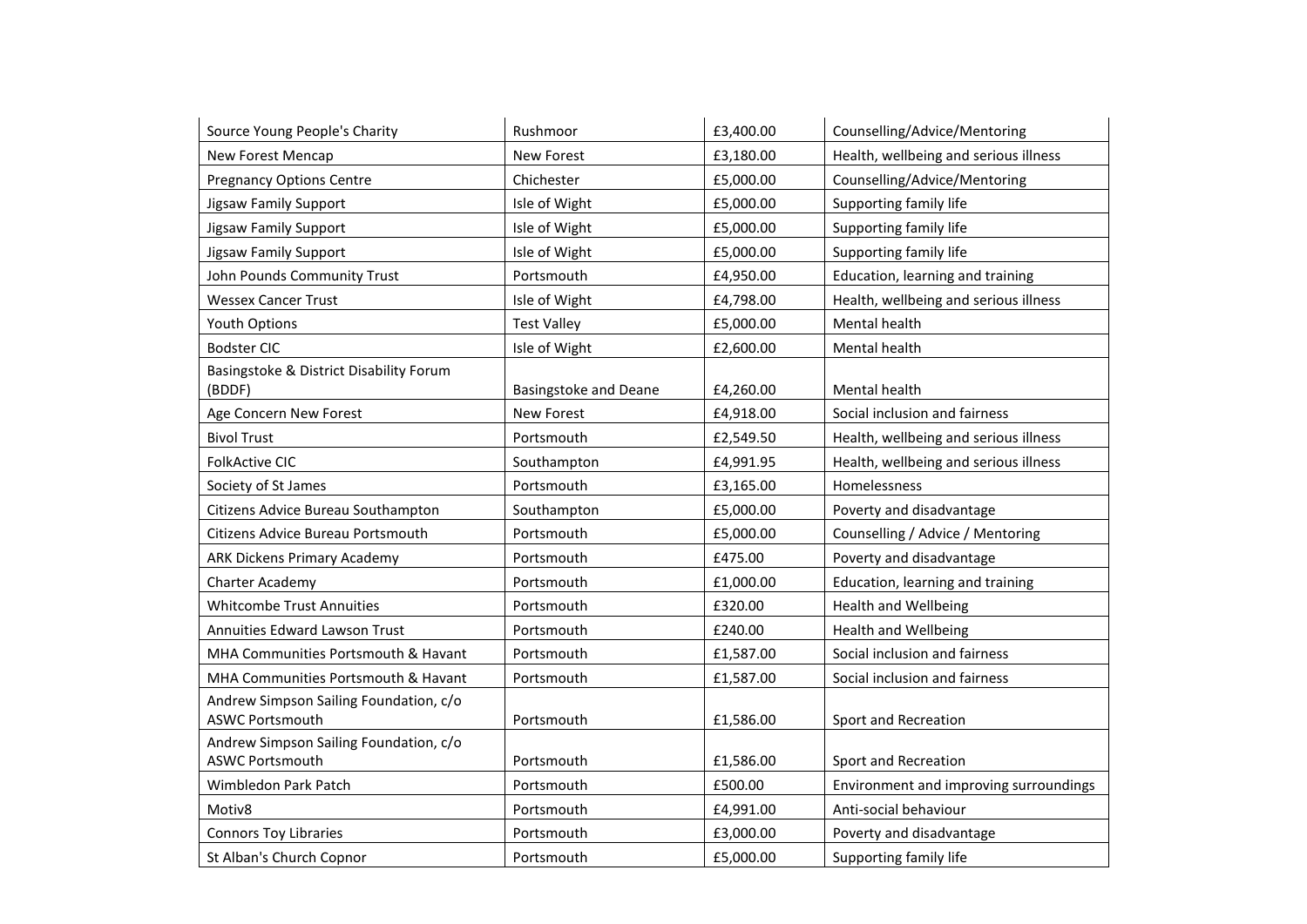| Parenting Network C.I.C.                     | Portsmouth                   | £3,890.45 | Poverty and disadvantage              |
|----------------------------------------------|------------------------------|-----------|---------------------------------------|
| Honeypot Children's Charity                  | Portsmouth                   | £2,060.00 | Caring responsibilities               |
| Portsmouth Down Syndrome Association         |                              |           |                                       |
| (Footprints)                                 | Portsmouth                   | £5,000.00 | Education, learning and training      |
| Spirit In Sport                              | Portsmouth                   | £5,000.00 | Health, wellbeing and serious illness |
| Spirit In Sport                              | Portsmouth                   | £5,000.00 | Health, wellbeing and serious illness |
| Girls' Network                               | Portsmouth                   | £4,500.00 | Education, learning and training      |
| Girls' Network                               | Portsmouth                   | £4,500.00 | Education, learning and training      |
| Headway Portsmouth and South East            |                              |           |                                       |
| Hampshire                                    | Portsmouth                   | £4,456.00 | Health, wellbeing and serious illness |
| Society of St James                          | Portsmouth                   | £2,100.00 | Health, wellbeing and serious illness |
| Portsmouth Sail Training Trust               | Portsmouth                   | £1,585.83 | Poverty and disadvantage              |
| Wetwheels CIC                                | Portsmouth                   | £500.00   | Health, wellbeing and serious illness |
| <b>Brendoncare Clubs</b>                     | Winchester                   | £1,874.00 | Health, wellbeing and serious illness |
| Youth Options                                | Portsmouth                   | £2,564.00 | Poverty and disadvantage              |
| Portsmouth Hospital Broadcasting             |                              |           |                                       |
| Association                                  | Portsmouth                   | £2,500.00 | Health, wellbeing and serious illness |
| <b>Bivol Trust</b>                           | Portsmouth                   | £2,613.00 | Health, wellbeing and serious illness |
|                                              |                              |           | Stronger communities/Community        |
| North End Playscheme                         | Portsmouth                   | £500.00   | support and development               |
| Mountbatten Hampshire (Countess              |                              |           |                                       |
| Mountbatten Hospice Charity)                 | Eastleigh                    | £5,000.00 | Health, wellbeing and serious illness |
| Age UK Southampton                           | Southampton                  | £5,000.00 | IT / Technology                       |
|                                              |                              |           | Stronger communities/Community        |
| <b>Spark Community Space</b>                 | Portsmouth                   | £4,510.00 | support and development               |
| <b>Mayfield Nurseries</b>                    | Southampton                  | £4,984.00 | Health, wellbeing and serious illness |
| Andover Swimming and Water Polo Club         | <b>Test Valley</b>           | £3,675.00 | Education, learning and training      |
| Tadley & District Community Association      | <b>Basingstoke and Deane</b> | £3,360.00 | IT / Technology                       |
| <b>Andover Young Carers</b>                  | <b>Test Valley</b>           | £3,000.00 | Social inclusion and fairness         |
| Basingstoke & District Young Carers          | <b>Basingstoke and Deane</b> | £5,000.00 | Health, wellbeing and serious illness |
| <b>Street Reach</b>                          | Winchester                   | £4,819.00 | Education, learning and training      |
| SCARF (Supporting Special Children and their |                              |           |                                       |
| Relatives & Friends)                         | <b>New Forest</b>            | £5,000.00 | Disability and Access issues          |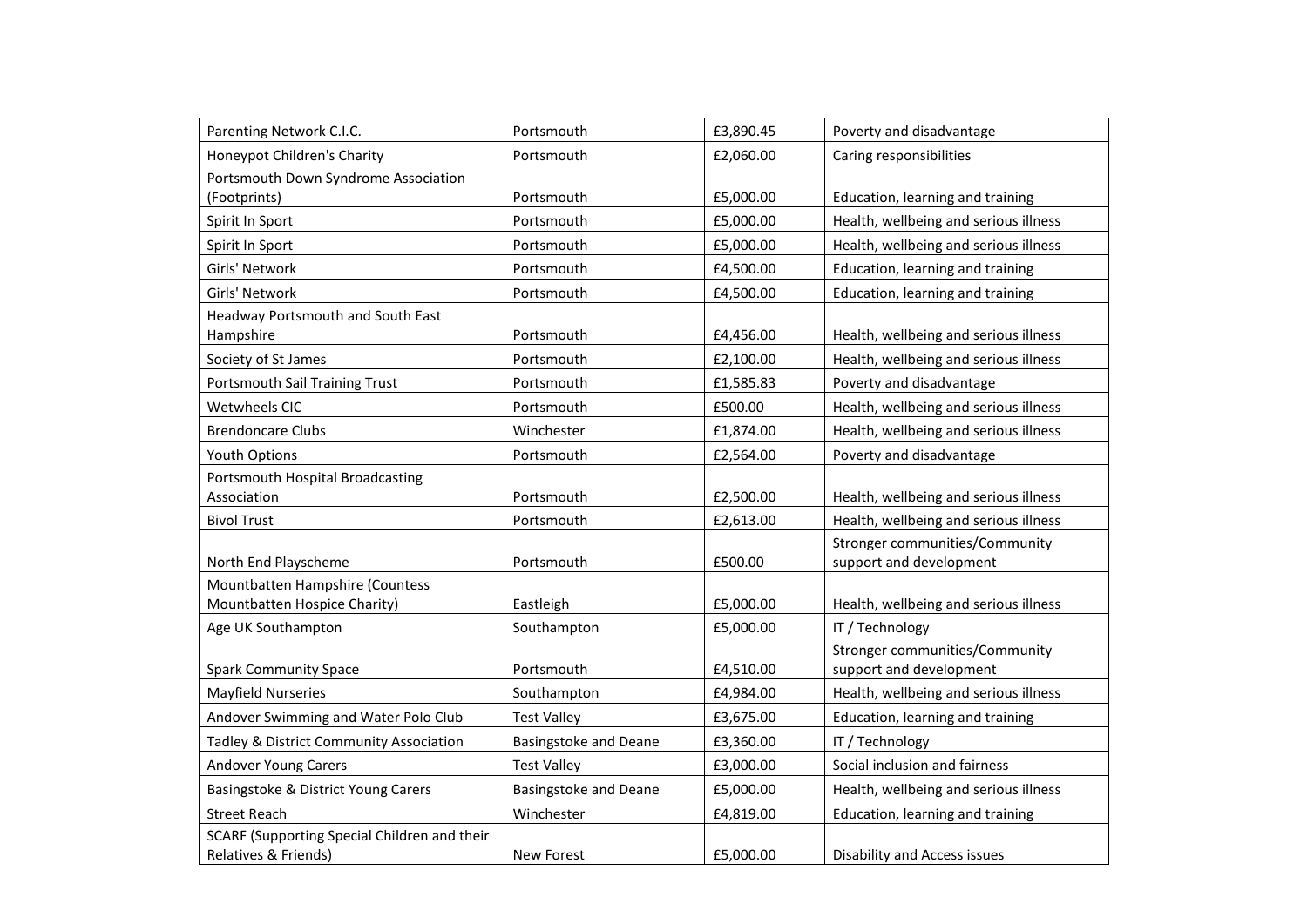| Aspire Ryde                                | Isle of Wight                | £3,588.00  | IT / Technology                                                  |
|--------------------------------------------|------------------------------|------------|------------------------------------------------------------------|
| Move Momentum                              | Winchester                   | £4,650.00  | Sport and Recreation                                             |
| Vision 4 Youth (C/O The Council Office)    | Hart                         | £4,770.00  | <b>Stronger communities/Community</b><br>support and development |
| <b>Boogie Mites Community Projects</b>     |                              |            |                                                                  |
| Portsmouth CIC                             | Portsmouth                   | £5,000.00  | Supporting family life                                           |
| Rushmoor Healthy Living (RHL)              | Rushmoor                     | £4,983.00  | IT / Technology                                                  |
| <b>Brendoncare Clubs</b>                   | Gosport                      | £5,000.00  | Health, wellbeing and serious illness                            |
| Isle of Wight Marlins Swimming Club        | Isle of Wight                | £3,500.00  | Health, wellbeing and serious illness                            |
| <b>Portsmouth Voices</b>                   | Portsmouth                   | £3,000.00  | Health, wellbeing and serious illness                            |
| <b>HOPE Portsmouth</b>                     | Portsmouth                   | £4,930.00  | Counselling/Advice/Mentoring                                     |
| <b>Recreation Ground</b>                   | <b>Test Valley</b>           | £15,000.00 | <b>Employment and Labour</b>                                     |
| Monty's Community Hub                      | Southampton                  | £14,780.00 | Education, learning and training                                 |
| Fusion Plus trading as Music Fusion        | Havant                       | £12,320.00 | Anti-social behaviour                                            |
| <b>Oarsome Chance Foundation</b>           | Gosport                      | £14,800.00 | Education, learning and training                                 |
|                                            |                              |            |                                                                  |
| Suicide Prevention & Intervention (SPIIOW) | Isle of Wight                | £10,950.00 | Education, learning and training                                 |
| Isle of Wight Youth Trust                  | Isle of Wight                | £15,000.00 | Mental health                                                    |
| It's Your Choice                           | New Forest                   | £14,412.00 | Counselling/Advice/Mentoring                                     |
| Romsey Young Carers Project                | <b>Test Valley</b>           | £5,099.05  | Caring responsibilities                                          |
| Spirit In Sport                            | Portsmouth                   | £14,000.00 | Sport and Recreation                                             |
| <b>Fleet Phoenix</b>                       | Hart                         | £14,378.00 | Supporting family life                                           |
| Hart Voluntary Action                      | Rushmoor                     | £15,000.00 | Caring responsibilities                                          |
| <b>MAST Mayflower Studios</b>              | Southampton                  | £13,271.75 | Social inclusion and fairness                                    |
| Level Land Farms                           | Isle of Wight                | £13,164.00 | Education, learning and training                                 |
| <b>Fluid Motion Theatre Company</b>        | <b>Basingstoke and Deane</b> | £13,350.00 | Mental health                                                    |
| Inspero                                    | <b>Basingstoke and Deane</b> | £14,132.00 | Education, learning and training                                 |
| Youth Options                              | Eastleigh                    | £14,172.00 | Education, learning and training                                 |
| <b>UKSA</b>                                | Isle of Wight                | £2,500.00  | Education, learning and training                                 |
| Polygon School                             | Southampton                  | £85.75     | Education, learning and training                                 |
| Monty's Community Hub                      | Southampton                  | £170.00    | Stronger communities/Community<br>support and development        |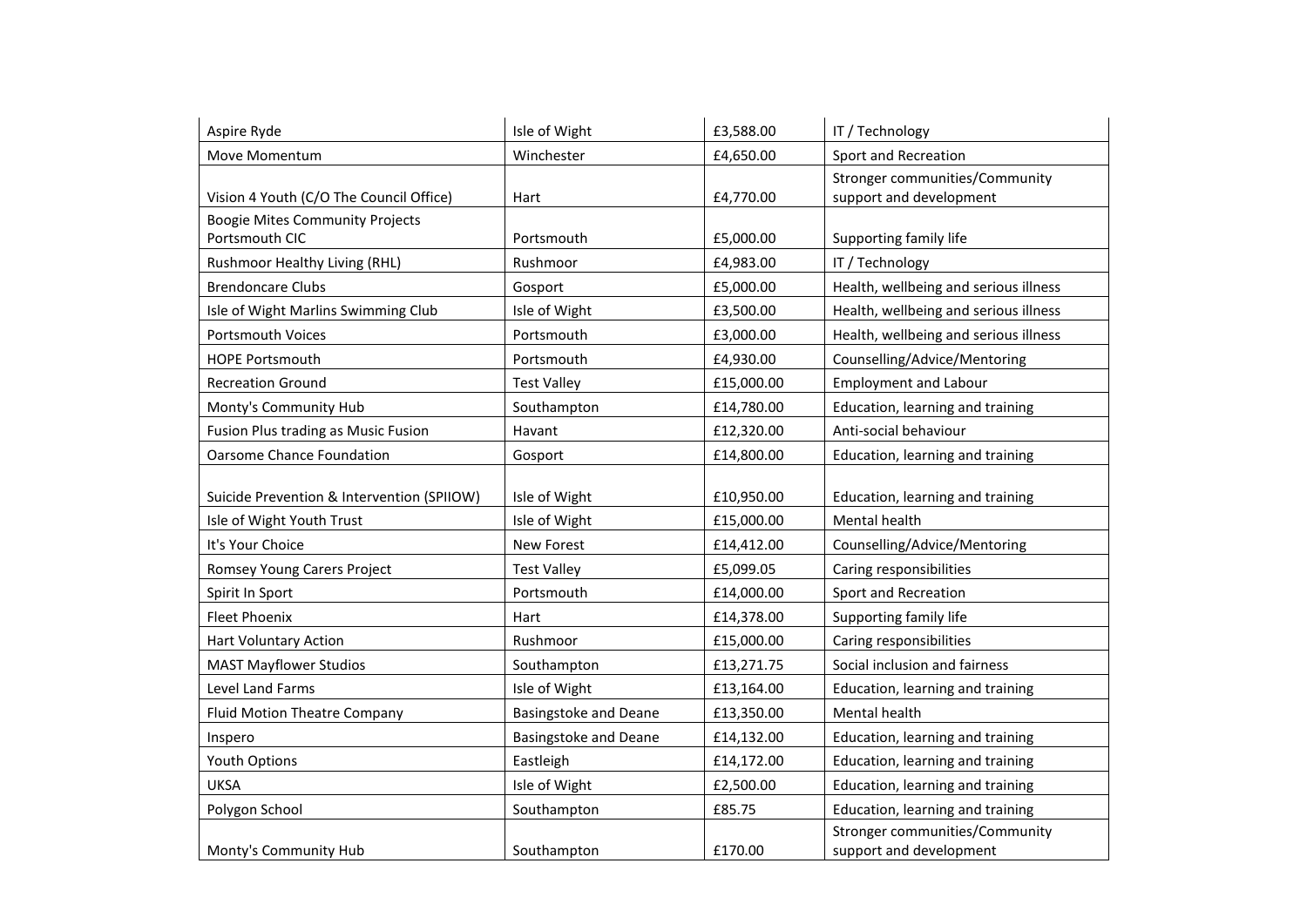|                                       |                    |            | Stronger communities/Community                            |
|---------------------------------------|--------------------|------------|-----------------------------------------------------------|
| Hampshire Federation of Young Farmers | Winchester         | £200.00    | support and development                                   |
| Medina House School                   | Isle of Wight      | £200.00    | Arts, culture and heritage                                |
| <b>Hampton Trust</b>                  | <b>New Forest</b>  | £200.00    | Domestic violence                                         |
| Newport C of E Primary                | Isle of Wight      | £200.00    | Arts, culture and heritage                                |
| <b>Breakout Youth</b>                 | Southampton        | £183.60    | Stronger communities/Community<br>support and development |
| Citizens Advice Bureau Isle of Wight  | Isle of Wight      | £200.00    | Counselling/Advice/Mentoring                              |
| South Wight Area Youth Partnership    | Isle of Wight      | £96.75     | Arts, culture and heritage                                |
| 3rd Ryde Girls Brigade                | Isle of Wight      | £195.00    | Education, learning and training                          |
| <b>Youth Options</b>                  | <b>Test Valley</b> | £200.00    | Education, learning and training                          |
| Frontline                             | Isle of Wight      | £6,000.00  | Poverty and disadvantage                                  |
| Sea View Yacht Club Ltd               | Isle of Wight      | £1,585.00  | Education, learning and training                          |
| <b>Oarsome Chance Foundation</b>      | Gosport            | £32,849.00 | Education, learning and training                          |
| <b>Oarsome Chance Foundation</b>      | Gosport            | £32,849.00 | Education, learning and training                          |
| Oarsome Chance Foundation             | Gosport            | £32,849.00 | Education, learning and training                          |
| <b>Oarsome Chance Foundation</b>      | Gosport            | £32,849.00 | Education, learning and training                          |
| <b>Oarsome Chance Foundation</b>      | Gosport            | £32,849.00 | Education, learning and training                          |
| <b>Oarsome Chance Foundation</b>      | Gosport            | £32,849.00 | Education, learning and training                          |
| Osel Enterprises Ltd                  | Isle of Wight      | £58,510.77 | <b>Employment and Labour</b>                              |
| Osel Enterprises Ltd                  | Isle of Wight      | £58,510.77 | <b>Employment and Labour</b>                              |
| Osel Enterprises Ltd                  | Isle of Wight      | £58,510.77 | <b>Employment and Labour</b>                              |
| Osel Enterprises Ltd                  | Isle of Wight      | £58,510.77 | <b>Employment and Labour</b>                              |
| Osel Enterprises Ltd                  | Isle of Wight      | £58,510.77 | <b>Employment and Labour</b>                              |
| Osel Enterprises Ltd                  | Isle of Wight      | £58,510.77 | <b>Employment and Labour</b>                              |
| Itchen Sixth Form College             | Southampton        | £52,370.00 | <b>Employment and Labour</b>                              |
| Itchen Sixth Form College             | Southampton        | £52,370.00 | <b>Employment and Labour</b>                              |
| Itchen Sixth Form College             | Southampton        | £52,370.00 | <b>Employment and Labour</b>                              |
| Itchen Sixth Form College             | Southampton        | £52,370.00 | <b>Employment and Labour</b>                              |
| Itchen Sixth Form College             | Southampton        | £52,370.00 | <b>Employment and Labour</b>                              |
| Itchen Sixth Form College             | Southampton        | £52,370.00 | <b>Employment and Labour</b>                              |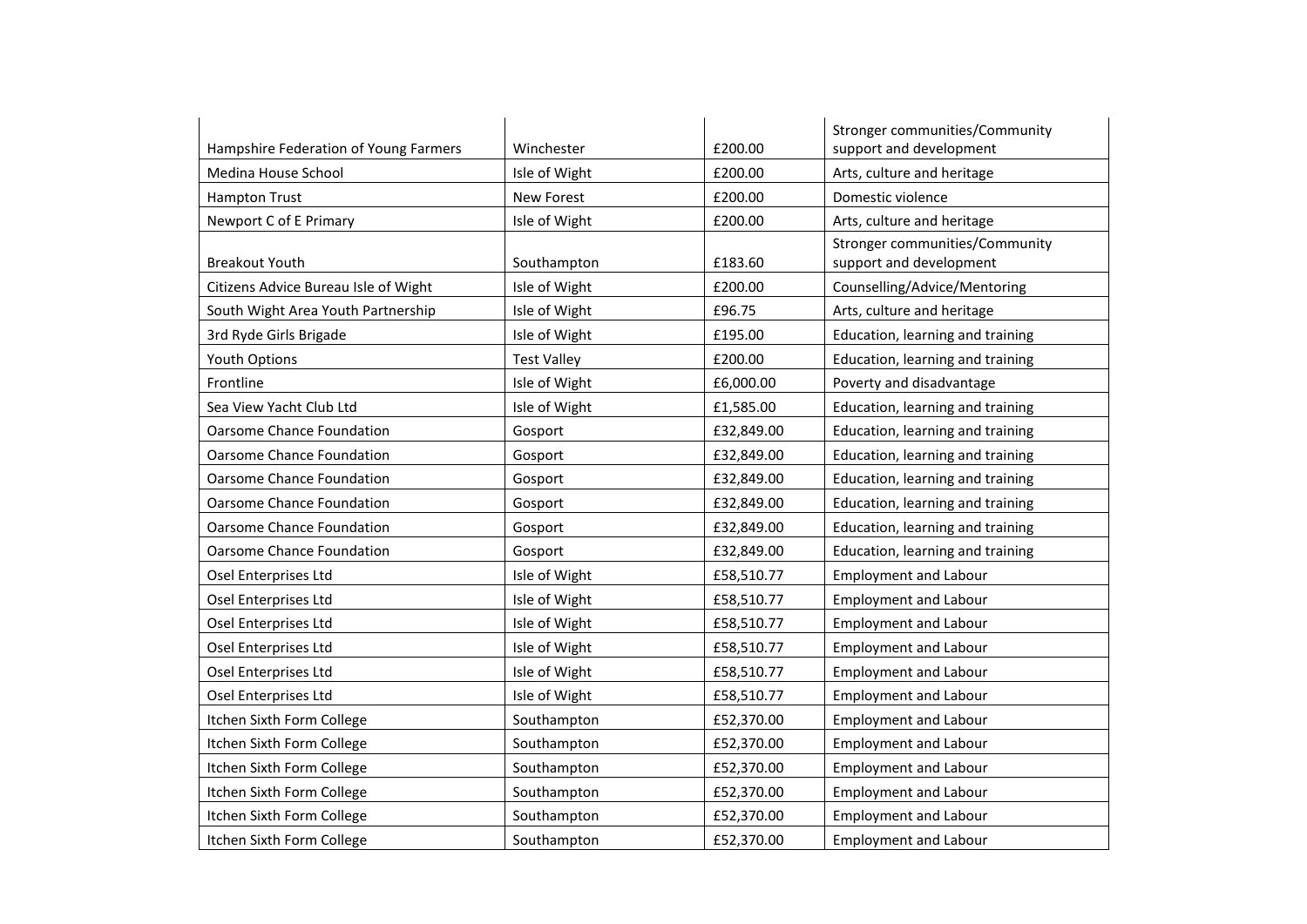| Motiv8                          | Gosport     | £60,000.00 | <b>Employment and Labour</b>     |
|---------------------------------|-------------|------------|----------------------------------|
| Motiv8                          | Gosport     | £60,000.00 | <b>Employment and Labour</b>     |
| Motiv8                          | Gosport     | £60,000.00 | <b>Employment and Labour</b>     |
| Motiv8                          | Gosport     | £60,000.00 | <b>Employment and Labour</b>     |
| Motiv8                          | Gosport     | £60,000.00 | <b>Employment and Labour</b>     |
| Motiv8                          | Gosport     | £60,000.00 | <b>Employment and Labour</b>     |
| <b>Communities First Wessex</b> | Havant      | £43,698.25 | <b>Employment and Labour</b>     |
| <b>Communities First Wessex</b> | Havant      | £43,698.25 | <b>Employment and Labour</b>     |
| <b>Communities First Wessex</b> | Havant      | £43,698.25 | <b>Employment and Labour</b>     |
| <b>Communities First Wessex</b> | Havant      | £43,698.25 | <b>Employment and Labour</b>     |
| <b>Communities First Wessex</b> | Havant      | £43,698.25 | <b>Employment and Labour</b>     |
| <b>Communities First Wessex</b> | Havant      | £43,698.25 | <b>Employment and Labour</b>     |
| No Limits Southampton           | Southampton | £58,532.00 | <b>Employment and Labour</b>     |
| No Limits Southampton           | Southampton | £58,532.00 | <b>Employment and Labour</b>     |
| No Limits Southampton           | Southampton | £58,532.00 | <b>Employment and Labour</b>     |
| No Limits Southampton           | Southampton | £58,532.00 | <b>Employment and Labour</b>     |
| No Limits Southampton           | Southampton | £58,532.00 | <b>Employment and Labour</b>     |
| No Limits Southampton           | Southampton | £58,532.00 | <b>Employment and Labour</b>     |
| Y Services for Young people     | Fareham     | £47,424.00 | Education, learning and training |
| Y Services for Young people     | Fareham     | £47,424.00 | Education, learning and training |
| Y Services for Young people     | Fareham     | £47,424.00 | Education, learning and training |
| Y Services for Young people     | Fareham     | £47,424.00 | Education, learning and training |
| Y Services for Young people     | Fareham     | £47,424.00 | Education, learning and training |
| Y Services for Young people     | Fareham     | £47,424.00 | Education, learning and training |
| Safe New Futures                | Southampton | £59,875.00 | <b>Employment and Labour</b>     |
| Safe New Futures                | Southampton | £59,875.00 | <b>Employment and Labour</b>     |
| Safe New Futures                | Southampton | £59,875.00 | <b>Employment and Labour</b>     |
| Safe New Futures                | Southampton | £59,875.00 | <b>Employment and Labour</b>     |
| Safe New Futures                | Southampton | £59,875.00 | <b>Employment and Labour</b>     |
| Safe New Futures                | Southampton | £59,875.00 | <b>Employment and Labour</b>     |
| R.C.S Ltd                       | Havant      | £44,169.00 | <b>Employment and Labour</b>     |
|                                 |             |            |                                  |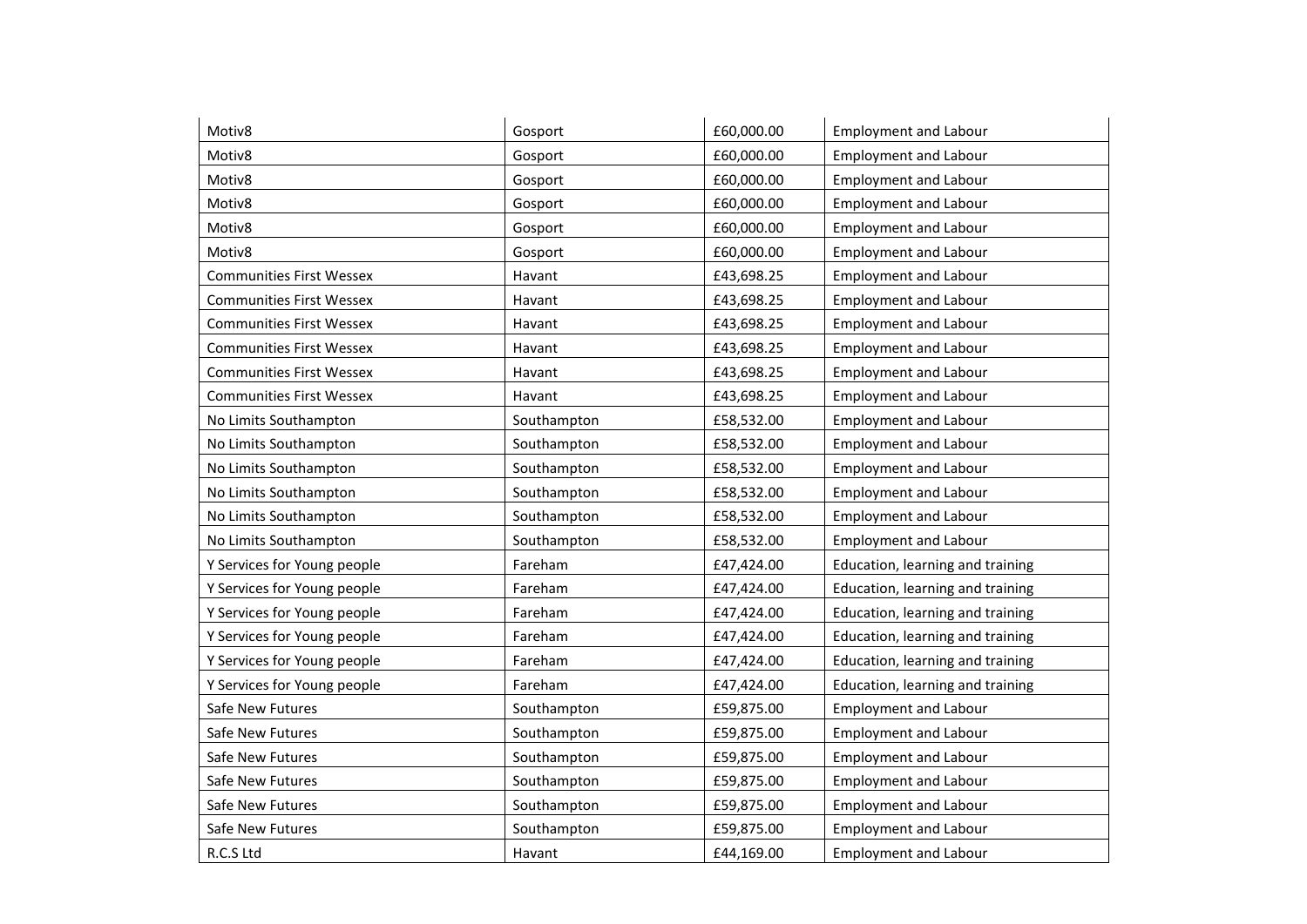| R.C.S Ltd                                             | Havant         | £44,169.00 | <b>Employment and Labour</b>          |
|-------------------------------------------------------|----------------|------------|---------------------------------------|
| R.C.S Ltd                                             | Havant         | £44,169.00 | <b>Employment and Labour</b>          |
| R.C.S Ltd                                             | Havant         | £44,169.00 | <b>Employment and Labour</b>          |
| R.C.S Ltd                                             | Havant         | £44,169.00 | <b>Employment and Labour</b>          |
| R.C.S Ltd                                             | Havant         | £44,169.00 | <b>Employment and Labour</b>          |
| Safe New Futures                                      | Portsmouth     | £37,313.00 | <b>Employment and Labour</b>          |
| Safe New Futures                                      | Portsmouth     | £37,313.00 | <b>Employment and Labour</b>          |
| Safe New Futures                                      | Portsmouth     | £37,313.00 | <b>Employment and Labour</b>          |
| Safe New Futures                                      | Portsmouth     | £37,313.00 | <b>Employment and Labour</b>          |
| Safe New Futures                                      | Portsmouth     | £37,313.00 | <b>Employment and Labour</b>          |
| Safe New Futures                                      | Portsmouth     | £37,313.00 | <b>Employment and Labour</b>          |
| Swaythling Housing Society Limited trading as<br>Abri | Eastleigh      | £38,705.10 | <b>Employment and Labour</b>          |
| Swaythling Housing Society Limited trading as<br>Abri | Eastleigh      | £38,705.10 | <b>Employment and Labour</b>          |
| Swaythling Housing Society Limited trading as<br>Abri | Eastleigh      | £38,705.10 | <b>Employment and Labour</b>          |
| Swaythling Housing Society Limited trading as<br>Abri | Eastleigh      | £38,705.10 | <b>Employment and Labour</b>          |
| Swaythling Housing Society Limited trading as<br>Abri | Eastleigh      | £38,705.10 | <b>Employment and Labour</b>          |
| Swaythling Housing Society Limited trading as<br>Abri |                |            | <b>Employment and Labour</b>          |
| Huntington's Disease Association                      | Liverpool      | £6,000.00  | Health, wellbeing and serious illness |
| <b>Footprint Trust Ltd</b>                            | Isle of Wight  | £2,897.00  | Poverty and disadvantage              |
| Citizens Advice Hampshire                             | East Hampshire | £2,897.00  | Poverty and disadvantage              |
| The Tantum Trust                                      | East Hampshire | £3,958.00  | Poverty and disadvantage              |
| The Tantum Trust                                      | East Hampshire | £3,916.00  | Poverty and disadvantage              |
| <b>Trusted Limited</b>                                | East Hampshire | £2,000.00  | Education, learning and training      |
| St Francis Church - KraftiKids                        | East Hampshire | £650.00    | Poverty and disadvantage              |
| Wednesday at Whitehill Group                          | East Hampshire | £5,400.00  | Health, wellbeing and serious illness |
| Wednesday at Whitehill Group                          | East Hampshire | £5,400.00  | Health, wellbeing and serious illness |
|                                                       |                | Eastleigh  | £38,705.10                            |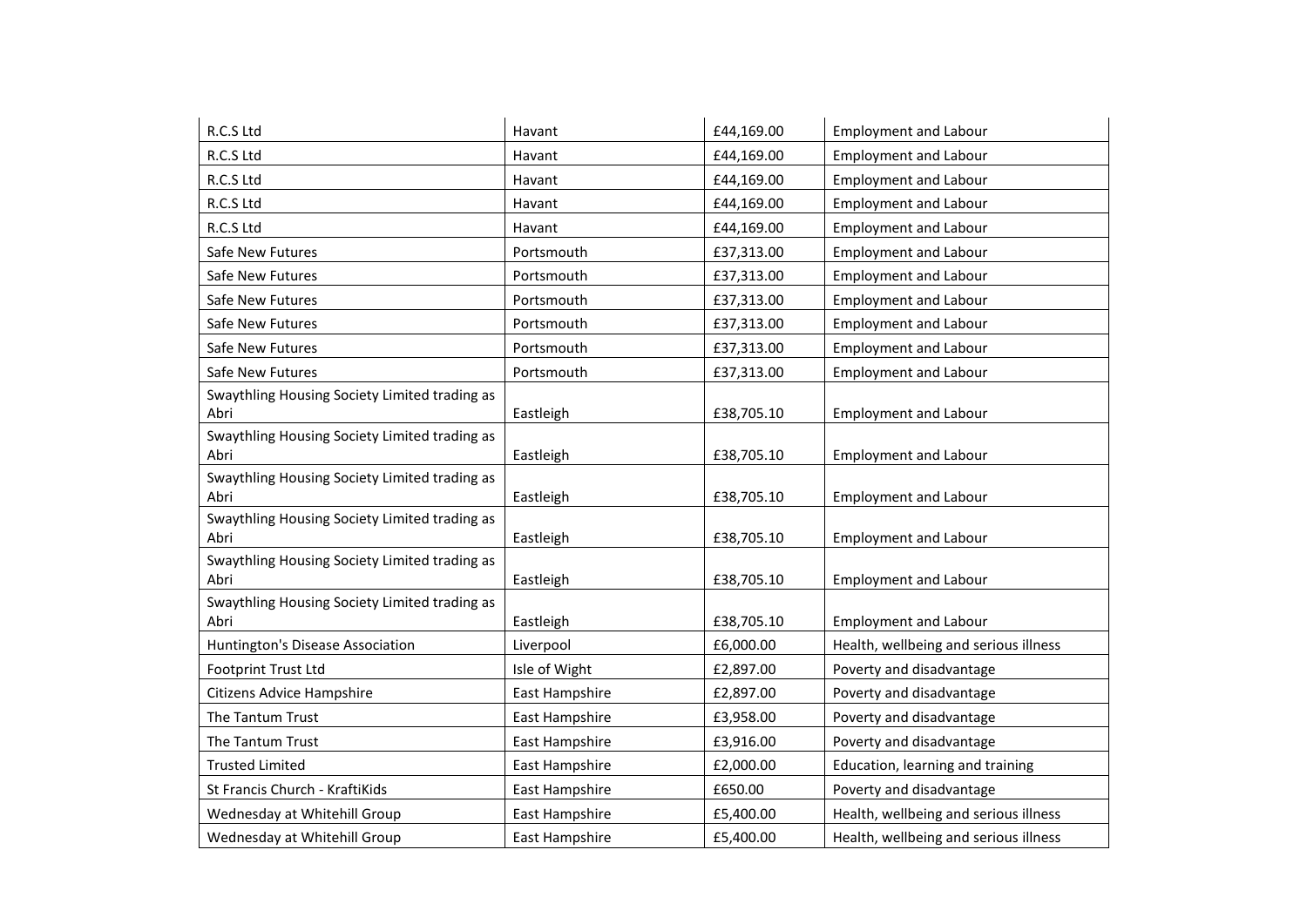| Citizens Advice Bureau Basingstoke         | <b>Basingstoke and Deane</b> | £4,872.00 | Social inclusion and fairness         |
|--------------------------------------------|------------------------------|-----------|---------------------------------------|
| <b>Community Furniture Project</b>         | <b>Basingstoke and Deane</b> | £5,000.00 | Education, learning and training      |
| <b>Baby Necessities Southampton</b>        | Southampton                  | £1,000.00 | Poverty and disadvantage              |
| Alabare Christian Care and Support         | Wiltshire                    | £5,000.00 | Homelessness                          |
|                                            |                              |           |                                       |
| Swanmore Voluntary Care Group Lunch Club   | Winchester                   | £2,000.00 | Health, wellbeing and serious illness |
| Hampshire Fostering Network                | <b>New Forest</b>            | £4,600.00 | Poverty and disadvantage              |
| Home-Start Hampshire                       | Havant                       | £5,000.00 | Supporting family life                |
|                                            |                              |           |                                       |
| Suicide Prevention & Intervention (SPIIOW) | Isle of Wight                | £4,600.00 | Health, wellbeing and serious illness |
| <b>Spark Community Space</b>               | Portsmouth                   | £3,997.00 | Social inclusion and fairness         |
| Cruse Bereavement Care, South Hampshire    |                              |           |                                       |
| <b>Branch</b>                              | Southampton                  | £5,000.00 | Counselling/Advice/Mentoring          |
| Isle of Wight Youth Trust                  | Isle of Wight                | £5,000.00 | Mental health                         |
| It's Your Choice                           | New Forest                   | £5,000.00 | Counselling/Advice/Mentoring          |
| Solent Youth Action                        | Eastleigh                    | £4,990.00 | Education, learning and training      |
| Safe New Futures                           | Southampton                  | £5,000.00 | Mental health                         |
| <b>Compass Counselling Service</b>         | New Forest                   | £3,000.00 | Mental health                         |
| MHA Communities Winchester                 | Winchester                   | £4,495.80 | Health, wellbeing and serious illness |
| Romsey Cancer Support Centre - Jane Scarth |                              |           |                                       |
| House                                      | <b>Test Valley</b>           | £4,344.00 | Health, wellbeing and serious illness |
| Key Changes Music Therapy Ltd              | Winchester                   | £5,000.00 | Mental health                         |
| Southampton City and Region Action to      |                              |           |                                       |
| Combat Hardship (SCRATCH)                  | Southampton                  | £5,000.00 | Poverty and disadvantage              |
| New Life Domestic                          | Eastleigh                    | £4,500.00 | Domestic violence                     |
|                                            |                              |           | Stronger communities/Community        |
| People Matter IW                           | Isle of Wight                | £4,940.00 | support and development               |
| Basingstoke & District Young Carers        | <b>Basingstoke and Deane</b> | £5,000.00 | Caring responsibilities               |
| Headway Portsmouth and South East          |                              |           |                                       |
| Hampshire                                  | Portsmouth                   | £4,588.00 | Health, wellbeing and serious illness |
| Home-Start North West Hampshire            | <b>Basingstoke and Deane</b> | £5,000.00 | Supporting family life                |
| Youth and Families Matter                  | <b>New Forest</b>            | £3,381.00 | Poverty and disadvantage              |
| <b>ARK Eastleigh</b>                       | Eastleigh                    | £1,120.00 | Poverty and disadvantage              |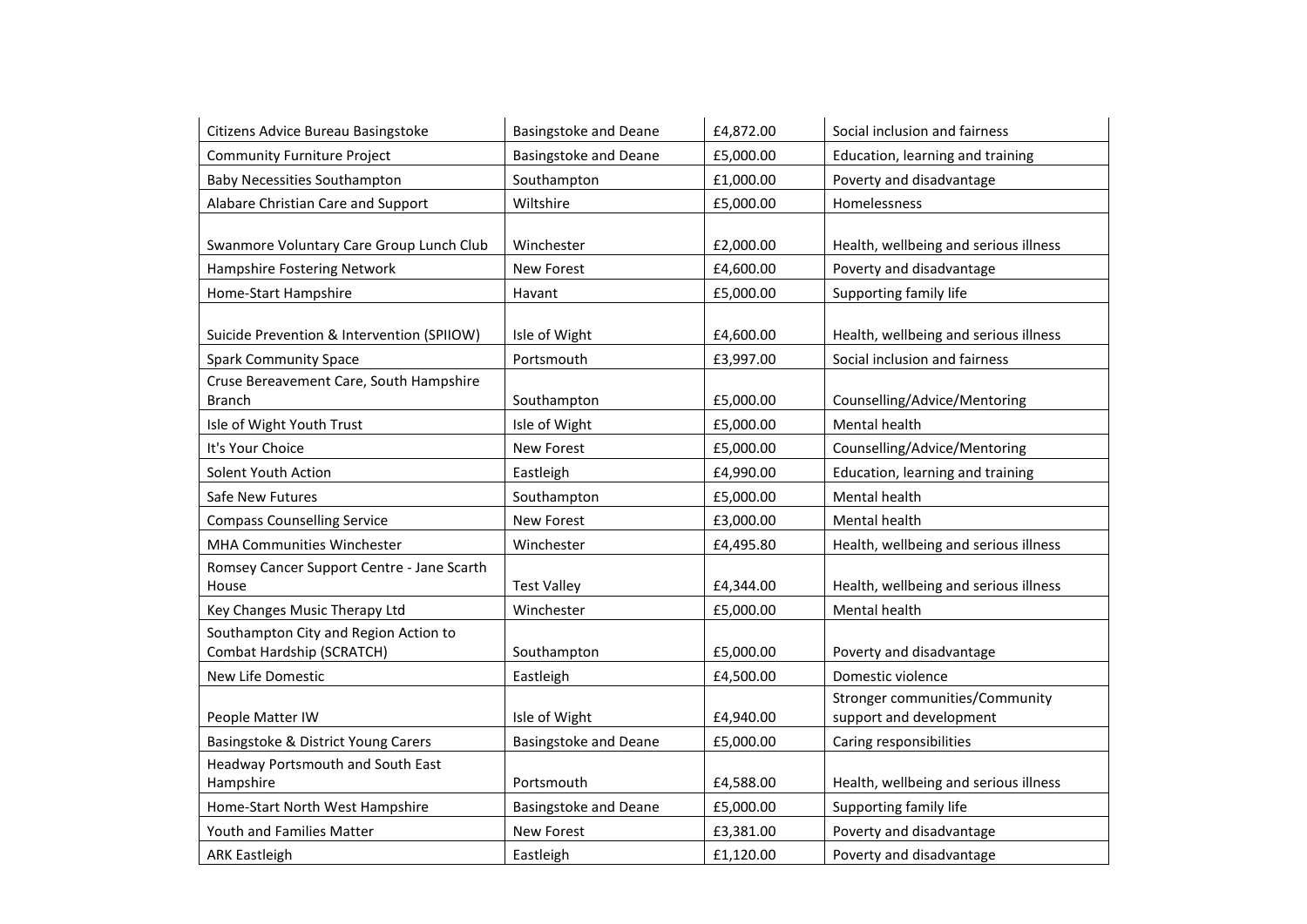|                                       |                       |            | Stronger communities/Community                            |
|---------------------------------------|-----------------------|------------|-----------------------------------------------------------|
| Aspire Ryde                           | Isle of Wight         | £2,479.00  | support and development                                   |
| <b>Re Minds</b>                       | Southampton           | £5,000.00  | Caring responsibilities                                   |
| <b>Mustard Seed Autism Trust</b>      | Rushmoor              | £5,000.00  | Health, wellbeing and serious illness                     |
| Ryde Methodist Church                 | Isle of Wight         | £3,486.00  | Counselling/Advice/Mentoring                              |
| Isorropia                             | Isle of Wight         | £5,000.00  | Mental health                                             |
| Sandleheath Village Hall              | New Forest            | £3,000.00  | Stronger communities/Community<br>support and development |
| <b>Wickham Community Association</b>  | Winchester            | £4,080.00  | Poverty and disadvantage                                  |
| Rushmoor Healthy Living (RHL)         | Rushmoor              | £5,000.00  | Health, wellbeing and serious illness                     |
| <b>Brunel Monday Carers Group</b>     | Portsmouth            | £1,075.00  | Caring responsibilities                                   |
| St Simon's Church                     | Portsmouth            | £4,053.00  | Health, wellbeing and serious illness                     |
| Greenbuttercup CIC                    | <b>Test Valley</b>    | £1,200.00  | <b>Disability and Access issues</b>                       |
| Test Valley Men's Shed                | Basingstoke and Deane | £1,420.00  | Stronger communities/Community<br>support and development |
| Andover & District Mencap             | <b>Test Valley</b>    | £4,743.44  | Education, learning and training                          |
| Friends of Polygon School Association | Southampton           | £4,964.00  | Supporting family life                                    |
| Jigsaw Family Support                 | Havant                | £4,500.00  | Supporting family life                                    |
| Youth Options                         | Eastleigh             | £4,691.00  | Mental health                                             |
| Young Peoples Wellbeing Service Ltd   | Eastleigh             | £5,000.00  | Counselling/Advice/Mentoring                              |
| SPUD                                  | <b>New Forest</b>     | £3,000.00  | Health, wellbeing and serious illness                     |
| Home-Start IOW                        | Isle of Wight         | £4,446.00  | Supporting family life                                    |
| Storeroom2010                         | Isle of Wight         | £5,000.00  | Mental health                                             |
| Vine Day Centre Trust                 | Guildford             | £4,732.00  | Stronger communities/Community<br>support and development |
| <b>Elizabeth Foundation</b>           | Fareham               | £5,000.00  | Education, learning and training                          |
| <b>Blue Lamp Trust</b>                | Eastleigh             | £15,000.00 | IT / Technology                                           |
| Southampton Voluntary Services        | Southampton           | £14,902.00 | Stronger communities/Community<br>support and development |
| Motiv8                                | Gosport               | £8,168.00  | Financial exclusion and financial illiteracy              |
| No Limits                             | Southampton           | £14.300.00 | Financial exclusion and financial illiteracy              |